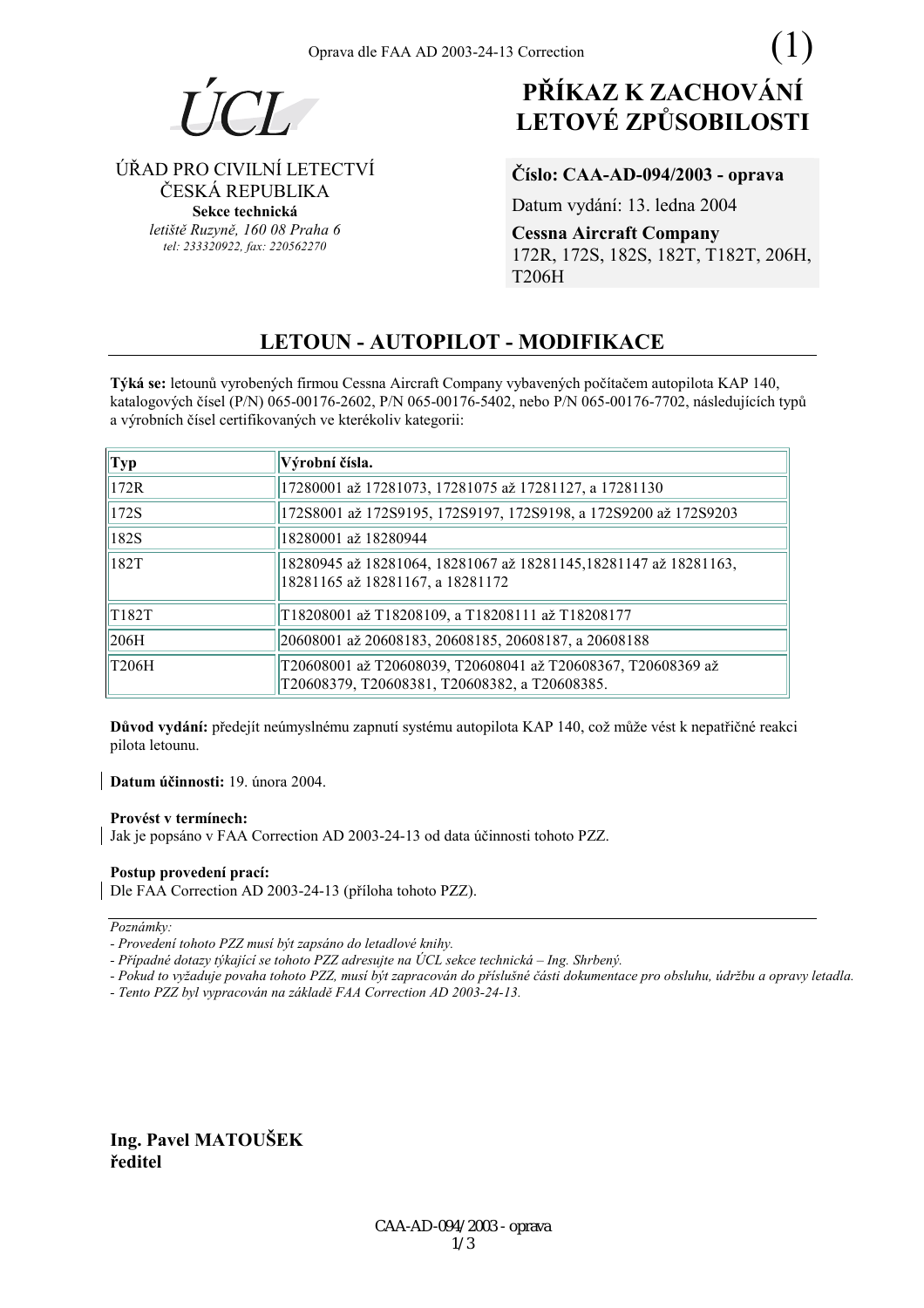**2003-24-13 Cessna Aircraft Company**: Amendment 39-13382; Docket No. 2003-CE-28-AD.

*When Does This AD Become Effective?*

(a) This AD becomes effective on January 20, 2004.

*What Other ADs Are Affected by This Action?* 

(b) None.

*What Airplanes Are Affected by This AD?*

(c) This AD affects the following airplane models and serial numbers that are:

(1) equipped with a KAP 140 autopilot computer system, part number (P/N) 065-00176-2602, P/N 065-00176- 5402, or P/N 065-00176- 7702; and

| Model              | Serial No.                                                                                                                     |
|--------------------|--------------------------------------------------------------------------------------------------------------------------------|
| 172R               | 17280001 through 17281073, 17281075 through 17281127, and 17281130                                                             |
| 172S               | 172S8001 through 172S9195, 172S9197, 172S9198, and 172S9200 through<br>172S9203                                                |
| 182S               | 18280001 through 18280944                                                                                                      |
| 182T               | 18280945 through 18281064, 18281067 through 18281145, 18281147 through<br>18281163,                                            |
|                    | 18281165 through 18281167, and 18281172                                                                                        |
| T <sub>182</sub> T | T18208001 through T18208109, and T18208111 throughT18208177                                                                    |
| 206H               | 20608001 through 20608183, 20608185, 20608187, and 20608188                                                                    |
| T206H              | T20608001 through T20608039, T20608041 through T20608367, T20608369<br>through T20608379, T20608381, T20608382, and T20608385. |

(2) certificated in any category;

## *What Is the Unsafe Condition Presented in This AD?*

(d) This AD is the result of reports of inadvertent and undetected engagement of the autopilot system. The actions specified in this AD are intended to prevent unintentionally engaging the KAP 140 autopilot computer system, which could cause the pilot to take inappropriate actions.

## *What Must I Do To Address This Problem?*

(e) To address this problem, you must do the following:

| <b>Actions</b>                                | Compliance                               | <b>Procedures</b>                    |
|-----------------------------------------------|------------------------------------------|--------------------------------------|
| $\parallel$ (1) Install and update the KC 140 | Within the next 100 hours time-in-       | Follow Honeywell Service Bulletin    |
| autopilot computer system operating           | service (TIS) after January 20, 2004     | No: KC 140-M1, dated August          |
| software.                                     | (the effective date of this AD),         | 2002, as specified in Cessna Service |
|                                               | unless                                   | Bulletin                             |
|                                               | already done.                            | SB02-22-01, dated November 25,       |
|                                               |                                          | 2002.                                |
| $(2)$ Do the following: (i) Change the        | Prior to further flight after installing | Follow Honeywell Service Bulletin    |
| unit part number by attaching flavor          | the update to the KC 140 autopilot       | No: KC 140-M1, dated August          |
| sticker, part number (P/N) 057-               | computer system operating software,      | 2002, as specified in Cessna Service |
| $ 02203-0003 $ , on the unit's serial tag.    | unless already done.                     | Bulletin SB02-22-01, dated           |
| (ii) Attach an M decal, $P/N$ 057-            |                                          | November 25, 2002.                   |
| $ 02984-0501 $ , in front of the unit         |                                          |                                      |
| serial number (this indicates that the        |                                          |                                      |
| unit's P/N has been changed); and             |                                          |                                      |
| (iii) Attach a software mod tag. P/N          |                                          |                                      |